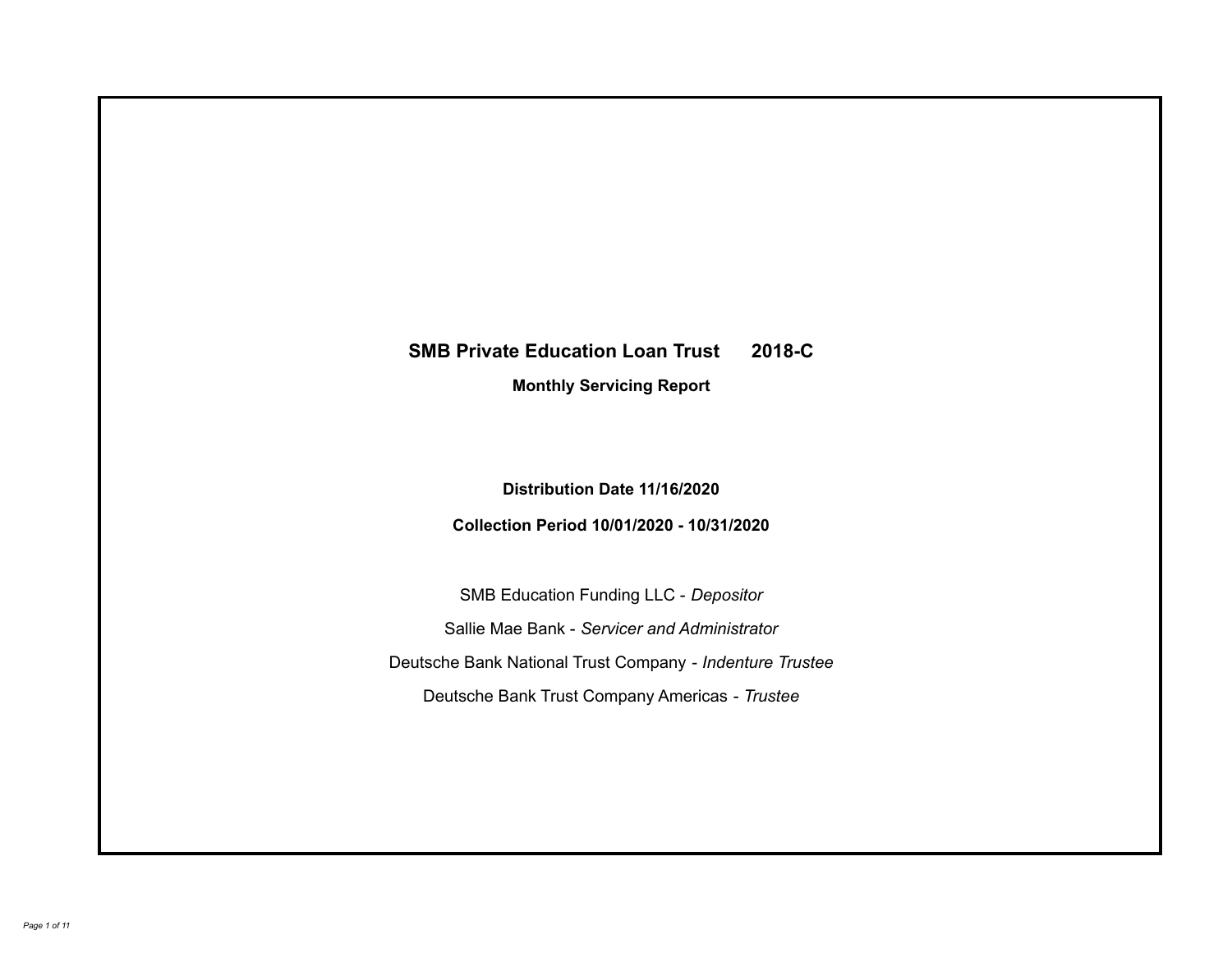| А | <b>Student Loan Portfolio Characteristics</b>                  | <b>Settlement Date</b><br>09/19/2018 | 09/30/2020            | 10/31/2020            |
|---|----------------------------------------------------------------|--------------------------------------|-----------------------|-----------------------|
|   | <b>Principal Balance</b>                                       | \$557,492,029.76                     | \$412,334,132.37      | \$405,514,263.29      |
|   | Interest to be Capitalized Balance                             | 38,025,828.51                        | 29,503,584.62         | 29,809,504.88         |
|   | Pool Balance                                                   | \$595,517,858.27                     | \$441,837,716.99      | \$435,323,768.17      |
|   | Weighted Average Coupon (WAC)                                  |                                      |                       |                       |
|   | WAC1 (Contractual Interest Rate on the Loan)                   | 9.74%                                | 8.65%                 | 8.66%                 |
|   | WAC2 (Average of Applicable Interest Rate)                     | 9.70%                                | 8.38%                 | 8.37%                 |
|   | WAC3 (Average of Actual Interest Rate)                         | 9.62%                                | 8.30%                 | 8.29%                 |
|   | Weighted Average Remaining Term                                | 137.72                               | 131.64                | 131.98                |
|   | Number of Loans                                                | 48,318                               | 36,180                | 35,693                |
|   | Number of Borrowers                                            | 46,914                               | 35,213                | 34,743                |
|   | Pool Factor<br>Since Issued Total Constant Prepayment Rate (1) |                                      | 0.741938652<br>12.15% | 0.731000359<br>12.19% |
|   |                                                                |                                      |                       |                       |
| B | <b>Debt Securities</b><br><b>Cusip/Isin</b>                    | 10/15/2020                           |                       | 11/16/2020            |
|   | A <sub>2</sub> A<br>78449QAB3                                  | \$195,143,256.93                     |                       | \$191,871,342.27      |
|   | A <sub>2</sub> B<br>78449QAC1                                  | \$96,235,030.81                      |                       | \$94,621,483.86       |
|   | В<br>78449QAD9                                                 | \$40,000,000.00                      |                       | \$40,000,000.00       |
|   |                                                                |                                      |                       |                       |
| C | <b>Certificates</b><br><b>Cusip/Isin</b>                       | 10/15/2020                           |                       | 11/16/2020            |
|   | 78449Q107<br>Residual                                          | \$100,000.00                         |                       | \$100,000.00          |
|   |                                                                |                                      |                       |                       |
| D | <b>Account Balances</b>                                        | 10/15/2020                           |                       | 11/16/2020            |
|   | Reserve Account Balance                                        | \$1,508,827.00                       |                       | \$1,508,827.00        |
|   |                                                                |                                      |                       |                       |
| Е | <b>Asset / Liability</b>                                       | 10/15/2020                           |                       | 11/16/2020            |
|   | Overcollateralization Percentage                               | 25.00%                               |                       | 25.00%                |
|   | Specified Overcollateralization Amount                         | \$110,459,429.25                     |                       | \$108,830,942.04      |
|   | Actual Overcollateralization Amount                            | \$110,459,429.25                     |                       | \$108,830,942.04      |

(1) For additional information, see 'Since Issued CPR Methodology' found on page 11 of this report.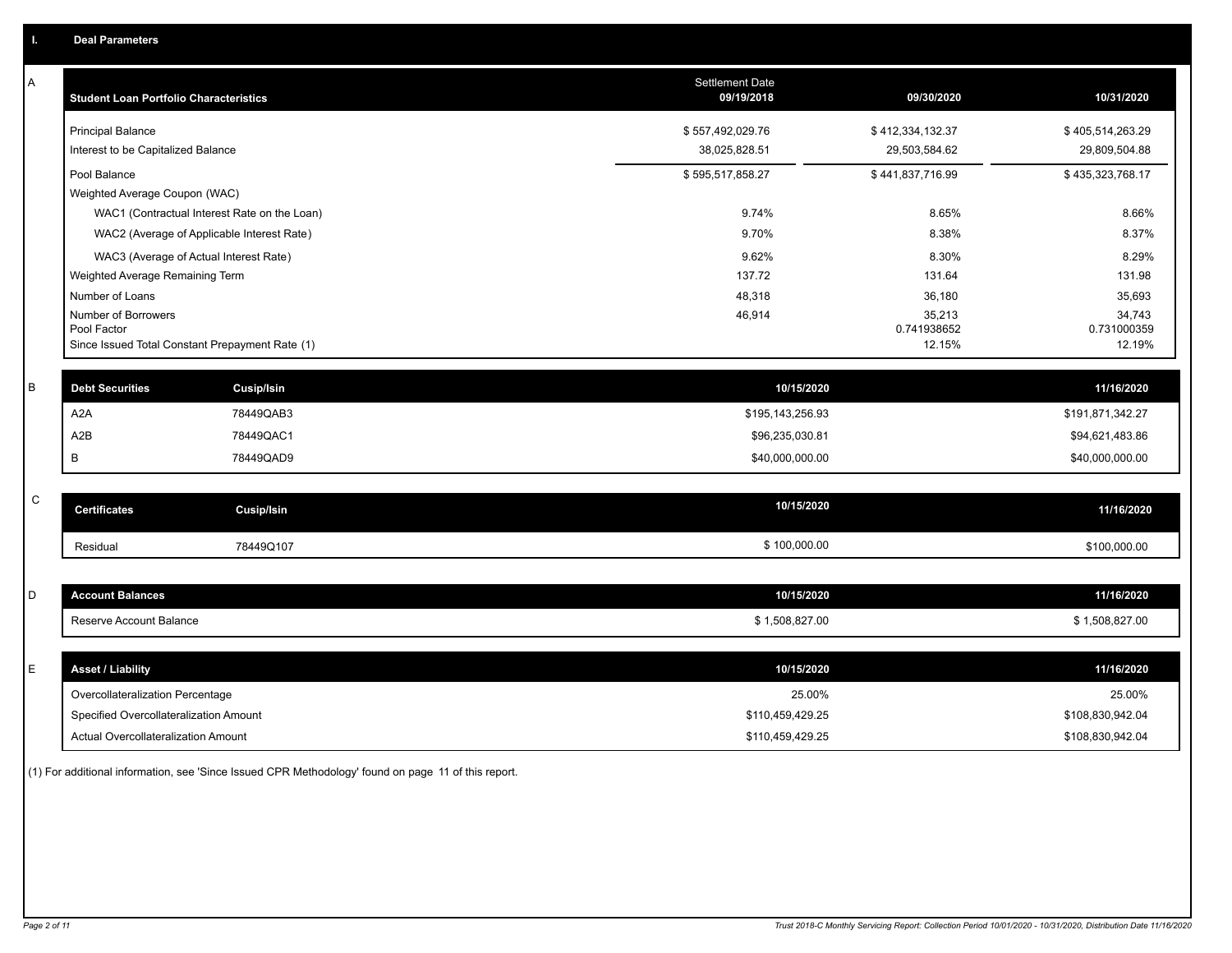### **II. 2018-C Trust Activity 10/01/2020 through 10/31/2020**

| Α | <b>Student Loan Principal Receipts</b>                           |                |  |
|---|------------------------------------------------------------------|----------------|--|
|   | <b>Borrower Principal</b>                                        | 7,027,393.63   |  |
|   | <b>Consolidation Activity Principal</b>                          | 0.00           |  |
|   | Seller Principal Reimbursement                                   | 0.00           |  |
|   | Servicer Principal Reimbursement                                 | 0.00           |  |
|   | Delinquent Principal Purchases by Servicer                       | 0.00           |  |
|   | <b>Other Principal Deposits</b>                                  | 65,424.98      |  |
|   | <b>Total Principal Receipts</b>                                  | \$7,092,818.61 |  |
| B | <b>Student Loan Interest Receipts</b>                            |                |  |
|   | Borrower Interest                                                | 2,098,285.90   |  |
|   | <b>Consolidation Activity Interest</b>                           | 0.00           |  |
|   | Seller Interest Reimbursement                                    | 0.00           |  |
|   | Servicer Interest Reimbursement                                  | 0.00           |  |
|   | Delinquent Interest Purchases by Servicer                        | 0.00           |  |
|   | Other Interest Deposits                                          | 12,637.73      |  |
|   | <b>Total Interest Receipts</b>                                   | \$2,110,923.63 |  |
| C | <b>Recoveries on Realized Losses</b>                             | \$31,961.61    |  |
| D | <b>Investment Income</b>                                         | \$159.64       |  |
| E | <b>Funds Borrowed from Next Collection Period</b>                | \$0.00         |  |
| F | <b>Funds Repaid from Prior Collection Period</b>                 | \$0.00         |  |
| G | <b>Loan Sale or Purchase Proceeds</b>                            | \$0.00         |  |
| н | Initial Deposits to Distribution Account                         | \$0.00         |  |
|   | <b>Excess Transferred from Other Accounts</b>                    | \$0.00         |  |
| J | <b>Borrower Benefit Reimbursements</b>                           | \$0.00         |  |
| κ | <b>Other Deposits</b>                                            | \$0.00         |  |
| L | <b>Other Fees Collected</b>                                      | \$0.00         |  |
| М | <b>AVAILABLE FUNDS</b>                                           | \$9,235,863.49 |  |
| N | Non-Cash Principal Activity During Collection Period             | \$272,949.53   |  |
| O | Aggregate Purchased Amounts by the Depositor, Servicer or Seller | \$78,062.71    |  |
| P | Aggregate Loan Substitutions                                     | \$0.00         |  |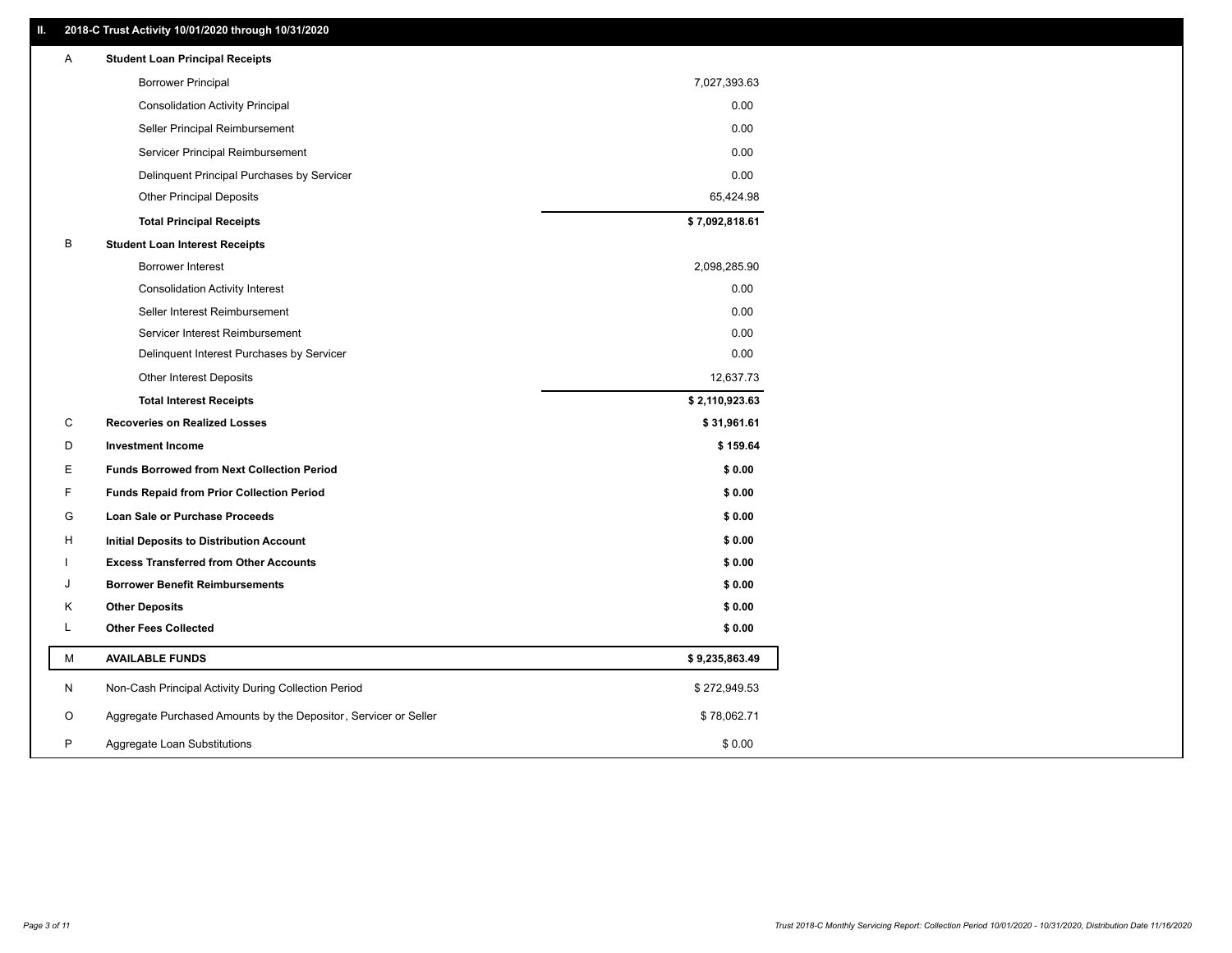|                   | <b>Loans by Repayment Status</b> |                          |            |                                                           |                |                            |                          |         |                                                           |                |                            |
|-------------------|----------------------------------|--------------------------|------------|-----------------------------------------------------------|----------------|----------------------------|--------------------------|---------|-----------------------------------------------------------|----------------|----------------------------|
|                   |                                  |                          | 10/31/2020 |                                                           | 09/30/2020     |                            |                          |         |                                                           |                |                            |
|                   |                                  | <b>Wtd Avg</b><br>Coupon | # Loans    | Principal and<br><b>Interest Accrued</b><br>to Capitalize | % of Principal | % of Loans in<br>Repay (1) | <b>Wtd Avg</b><br>Coupon | # Loans | Principal and<br><b>Interest Accrued</b><br>to Capitalize | % of Principal | % of Loans in<br>Repay (1) |
| INTERIM:          | IN SCHOOL                        | 9.51%                    | 3,184      | \$48,239,424.65                                           | 11.081%        | $-$ %                      | 9.51%                    | 3,148   | \$47,011,797.99                                           | 10.640%        | $-$ %                      |
|                   | GRACE                            | 9.28%                    | 1,491      | \$23,057,068.03                                           | 5.297%         | $-$ %                      | 9.27%                    | 1,598   | \$24,846,368.46                                           | 5.623%         | $-$ %                      |
|                   | <b>DEFERMENT</b>                 | 8.87%                    | 2,052      | \$26,650,402.99                                           | 6.122%         | $-$ %                      | 8.92%                    | 1,916   | \$24,710,176.62                                           | 5.593%         | $-$ %                      |
| <b>REPAYMENT:</b> | <b>CURRENT</b>                   | 7.96%                    | 27,108     | \$309,890,072.14                                          | 71.186%        | 91.853%                    | 7.97%                    | 27,422  | \$315,249,073.96                                          | 71.350%        | 91.305%                    |
|                   | 31-60 DAYS DELINQUENT            | 8.46%                    | 391        | \$5,270,067.60                                            | 1.211%         | 1.562%                     | 8.69%                    | 481     | \$6,400,066.11                                            | 1.449%         | 1.854%                     |
|                   | 61-90 DAYS DELINQUENT            | 8.46%                    | 237        | \$3,088,386.62                                            | 0.709%         | 0.915%                     | 8.75%                    | 229     | \$3,094,994.59                                            | 0.700%         | 0.896%                     |
|                   | > 90 DAYS DELINQUENT             | 9.00%                    | 133        | \$1,873,015.26                                            | 0.430%         | 0.555%                     | 9.47%                    | 121     | \$1,712,220.33                                            | 0.388%         | 0.496%                     |
|                   | FORBEARANCE                      | 8.36%                    | 1,097      | \$17,255,330.88                                           | 3.964%         | 5.115%                     | 8.39%                    | 1,265   | \$18,813,018.93                                           | 4.258%         | 5.449%                     |
| <b>TOTAL</b>      |                                  |                          | 35,693     | \$435,323,768.17                                          | 100.00%        | 100.00%                    |                          | 36,180  | \$441,837,716.99                                          | 100.00%        | 100.00%                    |

Percentages may not total 100% due to rounding  $\star$ 

1 Loans classified in "Repayment" include any loan for which interim interest only, \$25 fixed payments or full principal and interest payments are due.

|                         |                                                                                                                                                                                |                          |         |                                                           | <b>Loans by Borrower Status</b> |                                |                          |         |                                                                  |                |                                |
|-------------------------|--------------------------------------------------------------------------------------------------------------------------------------------------------------------------------|--------------------------|---------|-----------------------------------------------------------|---------------------------------|--------------------------------|--------------------------|---------|------------------------------------------------------------------|----------------|--------------------------------|
|                         |                                                                                                                                                                                |                          |         | 10/31/2020                                                |                                 |                                | 09/30/2020               |         |                                                                  |                |                                |
|                         |                                                                                                                                                                                | <b>Wtd Avg</b><br>Coupon | # Loans | Principal and<br><b>Interest Accrued</b><br>to Capitalize | % of Principal                  | % of Loans in<br>P&I Repay (2) | <b>Wtd Avg</b><br>Coupon | # Loans | <b>Principal and</b><br><b>Interest Accrued</b><br>to Capitalize | % of Principal | % of Loans in<br>P&I Repay (2) |
| INTERIM:                | IN SCHOOL                                                                                                                                                                      | 9.02%                    | 6,214   | \$92,255,707.06                                           | 21.192%                         | $-$ %                          | 9.01%                    | 6,158   | \$90,759,822.06                                                  | 20.541%        | $-$ %                          |
|                         | GRACE                                                                                                                                                                          | 8.74%                    | 3,016   | \$46,258,153.90                                           | 10.626%                         | $-$ %                          | 8.74%                    | 3,222   | \$49,803,311.86                                                  | 11.272%        | $-$ %                          |
|                         | <b>DEFERMENT</b>                                                                                                                                                               | 8.52%                    | 3,864   | \$47,977,046.34                                           | 11.021%                         | $-$ %                          | 8.57%                    | 3,594   | \$44,681,499.18                                                  | 10.113%        | $-$ %                          |
| P&I REPAYMENT:          | <b>CURRENT</b>                                                                                                                                                                 | 7.83%                    | 20,791  | \$221,958,539.81                                          | 50.987%                         | 89.200%                        | 7.83%                    | 21,158  | \$227,286,506.38                                                 | 51.441%        | 88.579%                        |
|                         | 31-60 DAYS DELINQUENT                                                                                                                                                          | 8.43%                    | 363     | \$4,969,843.49                                            | 1.142%                          | 1.997%                         | 8.67%                    | 443     | \$5,806,445.41                                                   | 1.314%         | 2.263%                         |
|                         | 61-90 DAYS DELINQUENT                                                                                                                                                          | 8.38%                    | 221     | \$2,854,913.14                                            | 0.656%                          | 1.147%                         | 8.72%                    | 222     | \$3,002,346.15                                                   | 0.680%         | 1.170%                         |
|                         | > 90 DAYS DELINQUENT                                                                                                                                                           | 8.98%                    | 127     | \$1,794,233.55                                            | 0.412%                          | 0.721%                         | 9.49%                    | 118     | \$1,684,767.02                                                   | 0.381%         | 0.657%                         |
|                         | <b>FORBEARANCE</b>                                                                                                                                                             | 8.36%                    | 1,097   | \$17,255,330.88                                           | 3.964%                          | 6.935%                         | 8.39%                    | 1,265   | \$18,813,018.93                                                  | 4.258%         | 7.332%                         |
| <b>TOTAL</b><br>$\star$ | Percentages may not total 100% due to rounding<br>2 Loans classified in "P&I Repayment" includes only those loans for which scheduled principal and interest payments are due. |                          | 35,693  | \$435,323,768.17                                          | 100.00%                         | 100.00%                        |                          | 36,180  | \$441,837,716.99                                                 | 100.00%        | 100.00%                        |

WAC reflects WAC3 To conform with company standard reporting these sections now include Princial and Interest Accrued to Capitalize .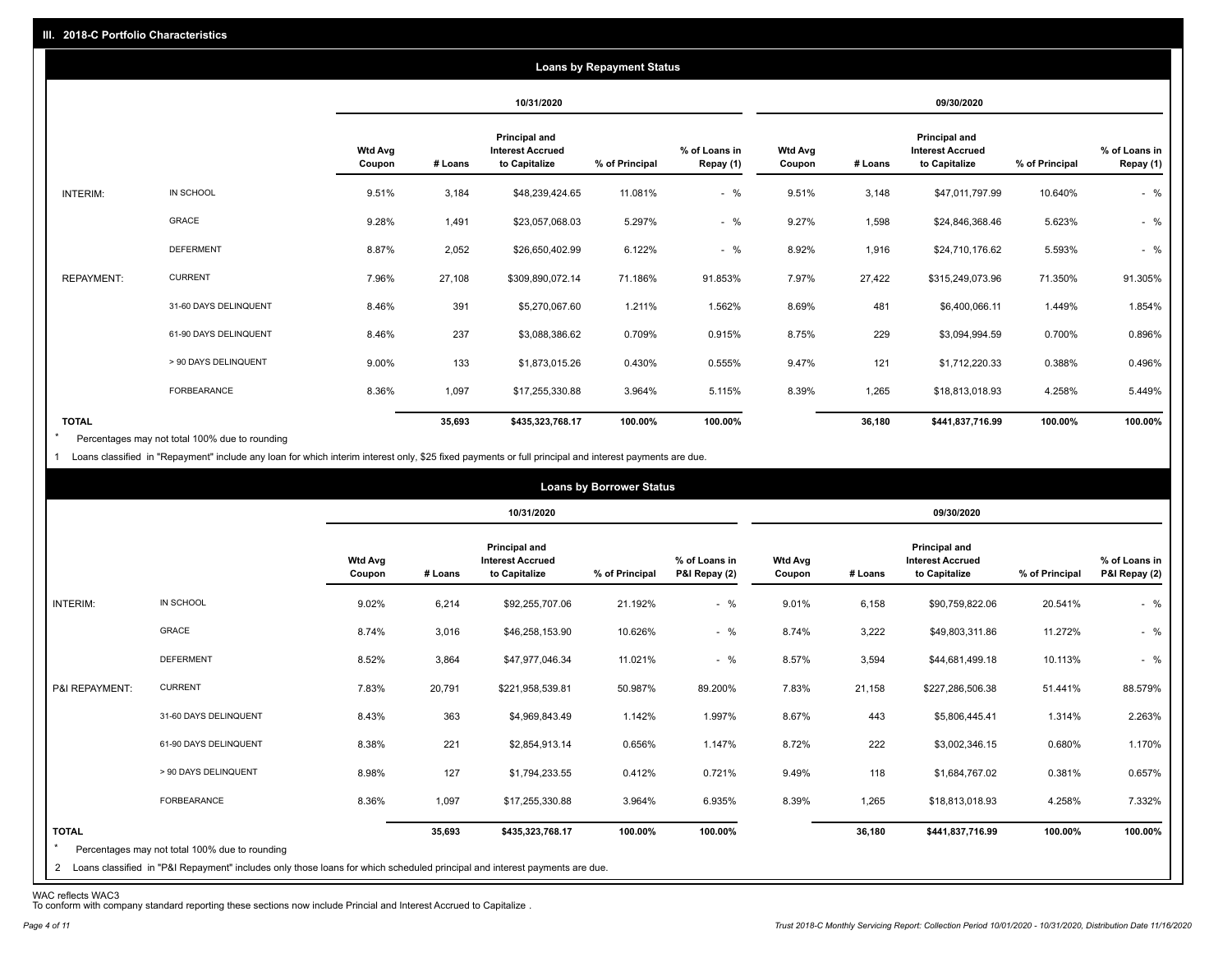|                                                                                                  | 10/31/2020       | 9/30/2020        |  |
|--------------------------------------------------------------------------------------------------|------------------|------------------|--|
| Pool Balance                                                                                     | \$435,323,768.17 | \$441,837,716.99 |  |
| Total # Loans                                                                                    | 35,693           | 36,180           |  |
| Total # Borrowers                                                                                | 34,743           | 35,213           |  |
| Weighted Average Coupon                                                                          | 8.37%            | 8.38%            |  |
| Weighted Average Remaining Term                                                                  | 131.98           | 131.64           |  |
| Percent of Pool - Cosigned                                                                       | 93.1%            | 93.1%            |  |
| Percent of Pool - Non Cosigned                                                                   | 6.9%             | 6.9%             |  |
| Borrower Interest Accrued for Period                                                             | \$2,837,430.17   | \$2,793,395.24   |  |
| <b>Outstanding Borrower Interest Accrued</b>                                                     | \$33,188,890.36  | \$33,182,335.81  |  |
| Gross Principal Realized Loss - Periodic *                                                       | \$403,274.50     | \$347,420.59     |  |
| Gross Principal Realized Loss - Cumulative *                                                     | \$9,365,805.93   | \$8,962,531.43   |  |
| Recoveries on Realized Losses - Periodic                                                         | \$31,961.61      | \$59,215.81      |  |
| Recoveries on Realized Losses - Cumulative                                                       | \$989,018.89     | \$957,057.28     |  |
| Net Losses - Periodic                                                                            | \$371,312.89     | \$288,204.78     |  |
| Net Losses - Cumulative                                                                          | \$8,376,787.04   | \$8,005,474.15   |  |
| Non-Cash Principal Activity - Capitalized Interest                                               | \$676,299.40     | \$525,994.41     |  |
| Since Issued Total Constant Prepayment Rate (CPR) (1)                                            | 12.19%           | 12.15%           |  |
| <b>Loan Substitutions</b>                                                                        | \$0.00           | \$0.00           |  |
| <b>Cumulative Loan Substitutions</b>                                                             | \$0.00           | \$0.00           |  |
| <b>Unpaid Servicing Fees</b>                                                                     | \$0.00           | \$0.00           |  |
| <b>Unpaid Administration Fees</b>                                                                | \$0.00           | \$0.00           |  |
| <b>Unpaid Carryover Servicing Fees</b>                                                           | \$0.00           | \$0.00           |  |
| Note Interest Shortfall                                                                          | \$0.00           | \$0.00           |  |
| Loans in Modification                                                                            | \$19,245,275.42  | \$18,534,662.12  |  |
| % of Loans in Modification as a % of Loans in Repayment (P&I)                                    | 8.31%            | 7.79%            |  |
|                                                                                                  |                  |                  |  |
| % Annualized Gross Principal Realized Loss - Periodic as a %<br>of Loans in Repayment (P&I) * 12 | 2.09%            | 1.75%            |  |
| % Gross Principal Realized Loss - Cumulative as a % of                                           |                  |                  |  |
| Original Pool Balance                                                                            | 1.57%            | 1.50%            |  |

\* In accordance with the Servicer's current policies and procedures, after September 1, 2017 loans subject to bankruptcy claims generally will not be reported as a charged- off unless and until they are delinquent for 120

(1) For additional information, see 'Since Issued CPR Methodology' found on page 11 of this report.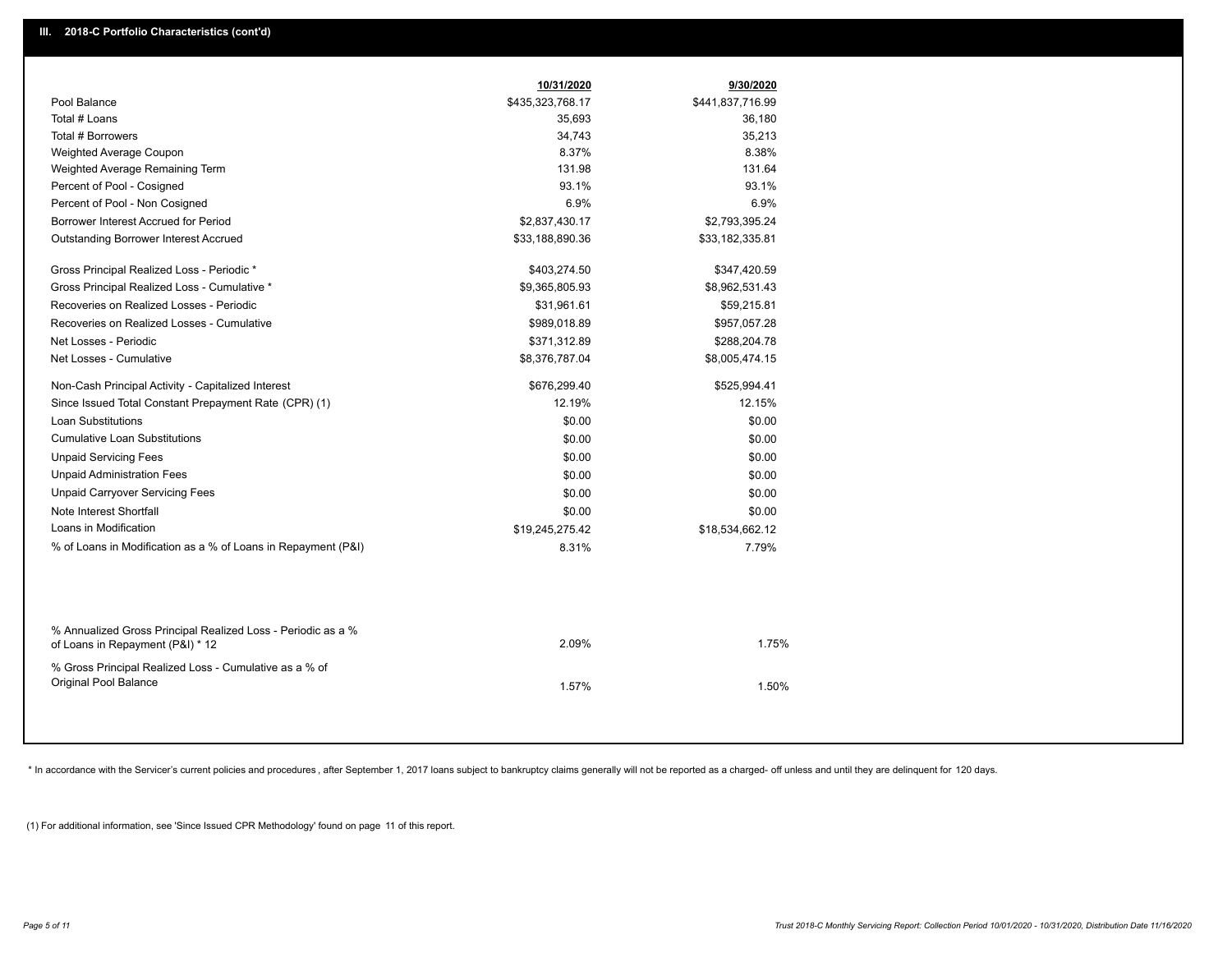#### **Loan Program**  A

|                                    | Weighted<br><b>Average Coupon</b> | # LOANS     | <b>\$ AMOUNT</b> | $%$ *    |
|------------------------------------|-----------------------------------|-------------|------------------|----------|
| - Smart Option Interest-Only Loans | 7.17%                             | 8,439       | \$76,648,096.13  | 17.607%  |
| - Smart Option Fixed Pay Loans     | 8.31%                             | 8,892       | \$131,393,739.94 | 30.183%  |
| - Smart Option Deferred Loans      | 8.66%                             | 18,362      | \$227,281,932.10 | 52.210%  |
| - Other Loan Programs              | $0.00\%$                          | $\mathbf 0$ | \$0.00           | 0.000%   |
| <b>Total</b>                       | 8.29%                             | 35,693      | \$435,323,768.17 | 100.000% |

\* Percentages may not total 100% due to rounding

B

C

**Index Type**

|                       | Weighted<br><b>Average Coupon</b> | # LOANS | <b>S AMOUNT</b>  | $%$ *     |
|-----------------------|-----------------------------------|---------|------------------|-----------|
| - Fixed Rate Loans    | 9.17%                             | 11,473  | \$149,115,128.06 | 34.254%   |
| - LIBOR Indexed Loans | 7.83%                             | 24,220  | \$286,208,640.11 | 65.746%   |
| - Other Index Rates   | $0.00\%$                          |         | \$0.00           | $0.000\%$ |
| Total                 | 8.29%                             | 35,693  | \$435,323,768.17 | 100.000%  |

\* Percentages may not total 100% due to rounding

## **Weighted Average Recent FICO**

| $0 - 639$            | 2,209  | \$25,703,895.67  | 5.905%   |
|----------------------|--------|------------------|----------|
| 640 - 669            | 2,047  | \$23,573,691.18  | 5.415%   |
| 670 - 699            | 3,859  | \$47,878,982.25  | 10.998%  |
| 700 - 739            | 7,717  | \$97,997,628.91  | 22.511%  |
| $740 +$              | 19,860 | \$240,166,065.69 | 55.170%  |
| $N/A$ <sub>(1)</sub> |        | \$3,504.47       | 0.001%   |
| <b>Total</b>         | 35,693 | \$435,323,768.17 | 100.000% |
|                      |        |                  |          |

WAC reflects WAC3

To conform with company standard reporting these sections now include Princial and Interest Accrued to Capitalize .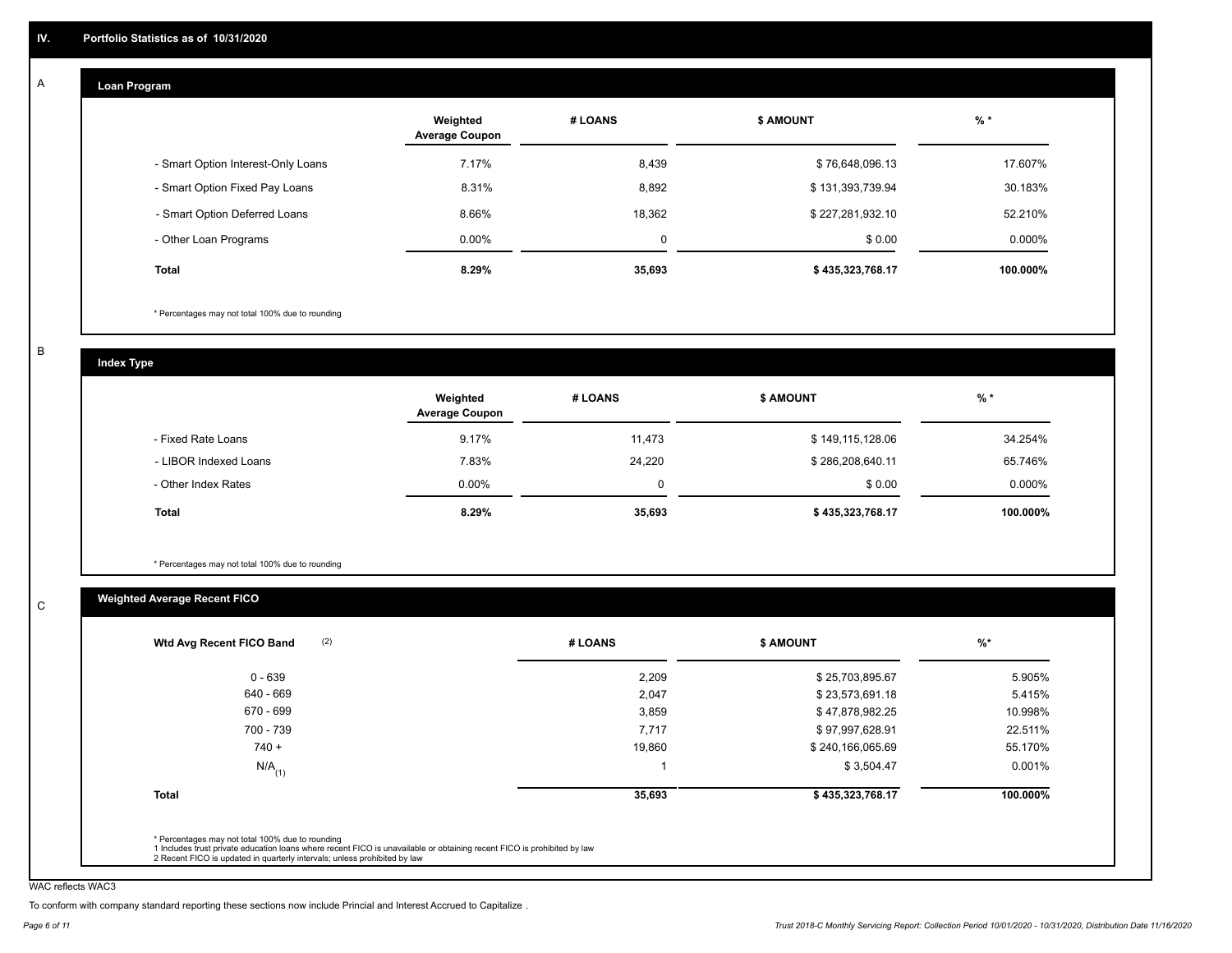| V. |                                      | 2018-C Reserve Account and Principal Distribution Calculations                  |                  |  |  |  |  |
|----|--------------------------------------|---------------------------------------------------------------------------------|------------------|--|--|--|--|
| А. | <b>Reserve Account</b>               |                                                                                 |                  |  |  |  |  |
|    | Specified Reserve Account Balance    |                                                                                 | \$1,508,827.00   |  |  |  |  |
|    |                                      | Actual Reserve Account Balance                                                  | \$1,508,827.00   |  |  |  |  |
| В. | <b>Principal Distribution Amount</b> |                                                                                 |                  |  |  |  |  |
|    | i.                                   | Class A Notes Outstanding                                                       | \$291,378,287.74 |  |  |  |  |
|    | ii.                                  | Pool Balance                                                                    | \$435,323,768.17 |  |  |  |  |
|    | iii.                                 | First Priority Principal Distribution Amount (i - ii)                           | \$0.00           |  |  |  |  |
|    |                                      |                                                                                 |                  |  |  |  |  |
|    | iv.                                  | Class A and B Notes Outstanding                                                 | \$331,378,287.74 |  |  |  |  |
|    | v.                                   | First Priority Principal Distribution Amount                                    | \$0.00           |  |  |  |  |
|    | vi.                                  | Pool Balance                                                                    | \$435,323,768.17 |  |  |  |  |
|    | VII.                                 | Specified Overcollateralization Amount                                          | \$108,830,942.04 |  |  |  |  |
|    | viii.                                | Regular Principal Distribution Amount (if (iv > 0, (iv - v) - (vi - vii))       | \$4,885,461.61   |  |  |  |  |
|    | ix.                                  | Pool Balance                                                                    | \$435,323,768.17 |  |  |  |  |
|    | х.                                   | 10% of Initial Pool Balance                                                     | \$59,551,785.83  |  |  |  |  |
|    | xi.                                  | First Priority Principal Distribution Amount                                    | \$0.00           |  |  |  |  |
|    | xii.                                 | Regular Principal Distribution Amount                                           | \$4,885,461.61   |  |  |  |  |
|    | xiii.                                | Available Funds (after payment of waterfall items A through I)                  | \$3,266,688.33   |  |  |  |  |
|    | xiv.                                 | Additional Principal Distribution Amount (if(vi <= x,min(xiii, vi - xi - xii))) | \$0.00           |  |  |  |  |
|    |                                      |                                                                                 |                  |  |  |  |  |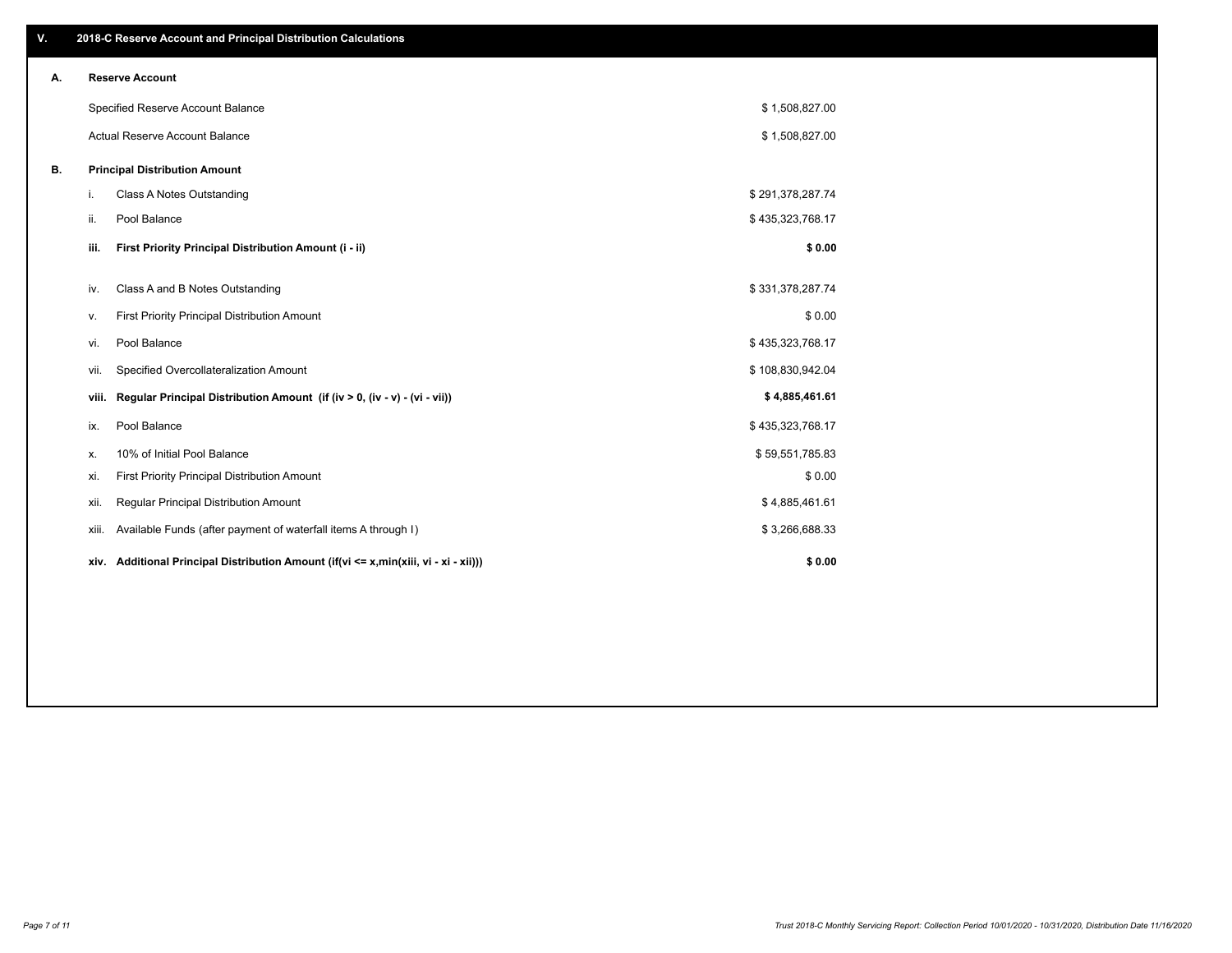|              |                                                                                             | Paid                 | <b>Funds Balance</b>             |
|--------------|---------------------------------------------------------------------------------------------|----------------------|----------------------------------|
|              | <b>Total Available Funds</b>                                                                |                      | \$9,235,863.49                   |
| A            | <b>Trustee Fees</b>                                                                         | \$0.00               | \$9,235,863.49                   |
| В            | <b>Servicing Fees</b>                                                                       | \$274,889.42         | \$8,960,974.07                   |
| C            | i. Administration Fees<br>ii. Unreimbursed Administrator Advances plus any Unpaid           | \$8,333.00<br>\$0.00 | \$8,952,641.07<br>\$8,952,641.07 |
| D            | Class A Noteholders Interest Distribution Amount                                            | \$667,157.80         | \$8,285,483.27                   |
| E.<br>F.     | <b>First Priority Principal Payment</b><br>Class B Noteholders Interest Distribution Amount | \$0.00               | \$8,285,483.27                   |
|              |                                                                                             | \$133,333.33         | \$8,152,149.94                   |
| G            | Reinstatement Reserve Account                                                               | \$0.00               | \$8,152,149.94                   |
| H            | <b>Regular Principal Distribution</b>                                                       | \$4,885,461.61       | \$3,266,688.33                   |
| $\mathbf{I}$ | <b>Carryover Servicing Fees</b>                                                             | \$0.00               | \$3,266,688.33                   |
| J            | Additional Principal Distribution Amount                                                    | \$0.00               | \$3,266,688.33                   |
| Κ            | Unpaid Expenses of Trustee                                                                  | \$0.00               | \$3,266,688.33                   |
| L            | Unpaid Expenses of Administrator                                                            | \$0.00               | \$3,266,688.33                   |
| M            | Remaining Funds to the Residual Certificateholders                                          | \$3,266,688.33       | \$0.00                           |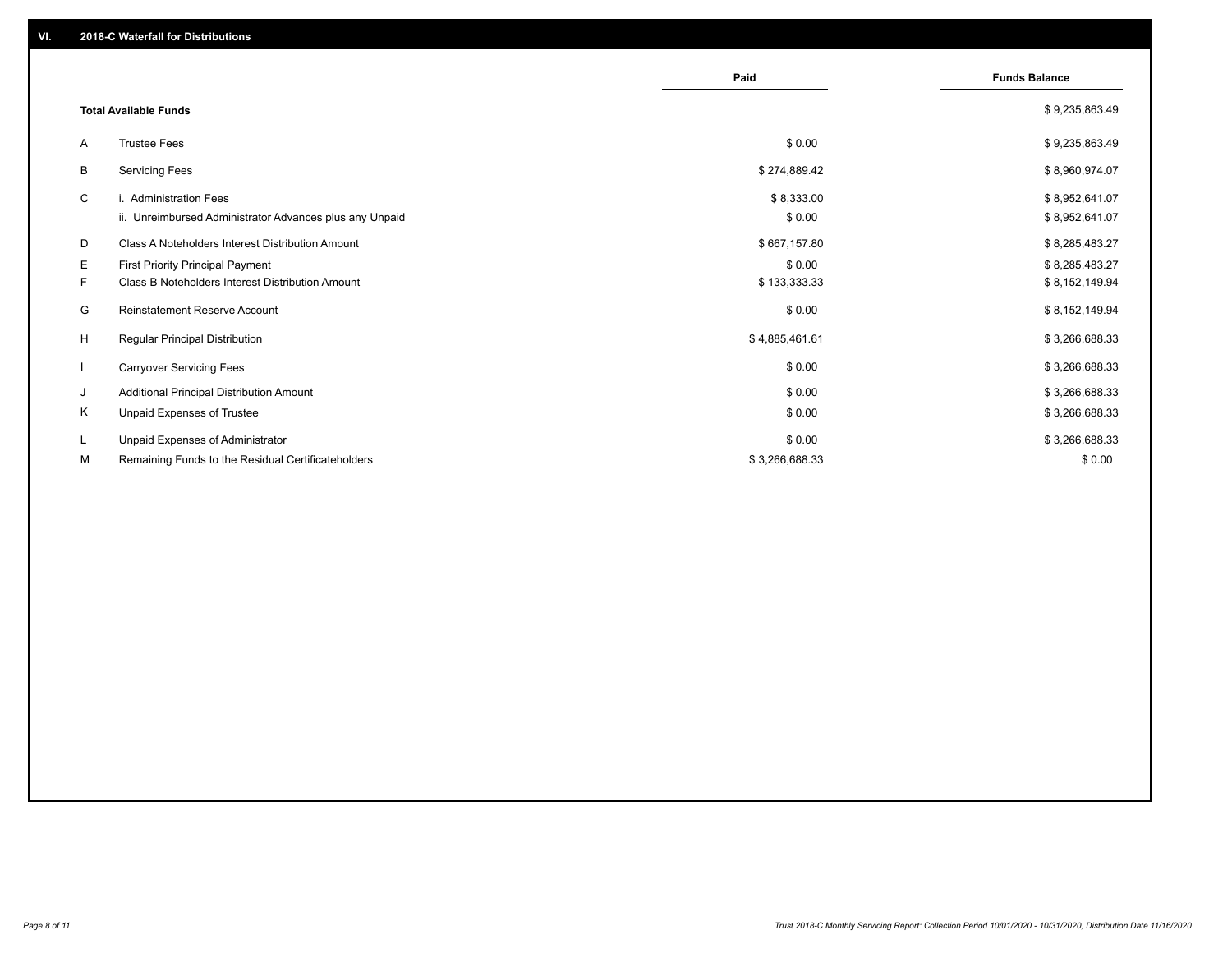| <b>Distribution Amounts</b>                                |                         |                         |                         |
|------------------------------------------------------------|-------------------------|-------------------------|-------------------------|
|                                                            | A <sub>2</sub> A        | A <sub>2</sub> B        | в                       |
| Cusip/Isin                                                 | 78449QAB3               | 78449QAC1               | 78449QAD9               |
| <b>Beginning Balance</b>                                   | \$195,143,256.93        | \$96,235,030.81         | \$40,000,000.00         |
| Index                                                      | <b>FIXED</b>            | <b>LIBOR</b>            | <b>FIXED</b>            |
| Spread/Fixed Rate                                          | 3.63%                   | 0.75%                   | 4.00%                   |
| Record Date (Days Prior to Distribution)                   | 1 NEW YORK BUSINESS DAY | 1 NEW YORK BUSINESS DAY | 1 NEW YORK BUSINESS DAY |
| <b>Accrual Period Begin</b>                                | 10/15/2020              | 10/15/2020              | 10/15/2020              |
| <b>Accrual Period End</b>                                  | 11/15/2020              | 11/16/2020              | 11/15/2020              |
| Daycount Fraction                                          | 0.08333333              | 0.0888889               | 0.08333333              |
| Interest Rate*                                             | 3.63000%                | 0.89838%                | 4.00000%                |
| <b>Accrued Interest Factor</b>                             | 0.003025000             | 0.000798560             | 0.003333333             |
| <b>Current Interest Due</b>                                | \$590,308.35            | \$76,849.45             | \$133,333.33            |
| Interest Shortfall from Prior Period Plus Accrued Interest | $\mathcal{S}$ -         | $$ -$                   | $\mathcal{S}$ -         |
| <b>Total Interest Due</b>                                  | \$590,308.35            | \$76,849.45             | \$133,333.33            |
| <b>Interest Paid</b>                                       | \$590,308.35            | \$76,849.45             | \$133,333.33            |
| <b>Interest Shortfall</b>                                  | $\mathcal{S}$ -         | $$ -$                   | $\frac{1}{2}$ -         |
| <b>Principal Paid</b>                                      | \$3,271,914.66          | \$1,613,546.95          | $$ -$                   |
| <b>Ending Principal Balance</b>                            | \$191,871,342.27        | \$94,621,483.86         | \$40,000,000.00         |
| Paydown Factor                                             | 0.014940250             | 0.014940250             | 0.000000000             |
| <b>Ending Balance Factor</b>                               | 0.876124851             | 0.876124851             | 1.000000000             |

\* Pay rates for Current Distribution. For the interest rates applicable to the next distribution date, please see https://www.salliemae.com/about/investors/data/SMBabrate.txt.

**VII. 2018-C Distributions**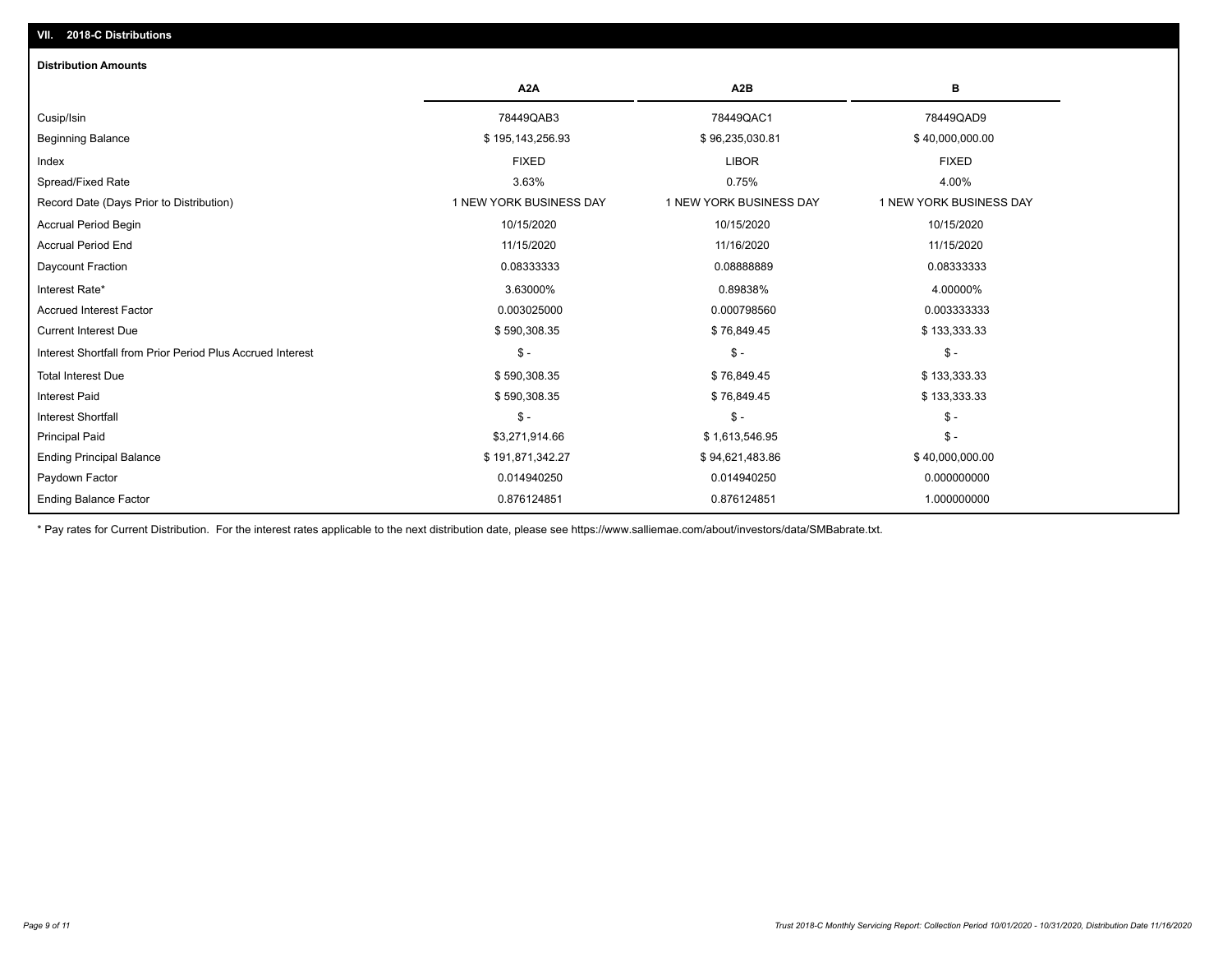#### **Since Issued Total CPR**

$$
\text{total CPR} = 1 - \left(\frac{APB}{PPB}\right)^{\left(\frac{12}{MSC}\right)}
$$

APB = Actual period-end Pool Balance PPB = Projected period-end Pool Balance assuming no prepayments and no defaults Pool Balance = Sum(Principal Balance + Interest Accrued to Capitalize Balance) MSC = Months Since Cut-Off

#### **Since-Issued Total Constant Prepayment Rate (CPR)**

Since-Issued Total CPR measures prepayments, both voluntary and involuntary, for a trust student loan pool over the life of a transaction. For each trust distribution, the actual month-end pool balance is compared against a month-end pool balance originally projected at issuance assuming no prepayments and defaults. For purposes of Since- Issued Total CPR calculations, projected period end pool balance assumes in-school status loans have up to a six month grace period before moving to repayment, grace status loans remain in grace status until their status end date and then to move to full principal and interest repayment, loans subject to interim interest or fixed payments during their in-school and grace period continue paying interim interest or fixed payments until full principal and interest repayment begins, all other trust loans are in full principal and interest repayment status, and that no trust loan in full principal and interest repayment moves from full principal and interest repayment status to any other status.

#### **Weighted Average Coupon**

*WAC1 = APB* ((*CIR*)\*(*APB*))

*WAC2 = APB*  $\frac{((APCL)^{*}(APB))}{APB}$  wac<sub>3</sub> =  $\frac{((ACTL)^{*}(A)P}{APB}$ 



APB = Actual period-end Pool Balance

CIR = Average of the Contractual Interest Rate (1)

APCL = Average of the Applicable Interest Rate (2)

ACTL = Average of the Actual Interest Rate (3)

#### **Weighted Average Coupon (WAC)**

(1) Contractual Interest Rate represents the interest rate indicated in the Promissory Note

(2) Appliclable Interest Rate represents the interest rate after rate reductions, if applicable, are applied

(3) Actual Interest Rate represents the interest rate when borrower incentive programs and rate reductions, if applicable, are applied